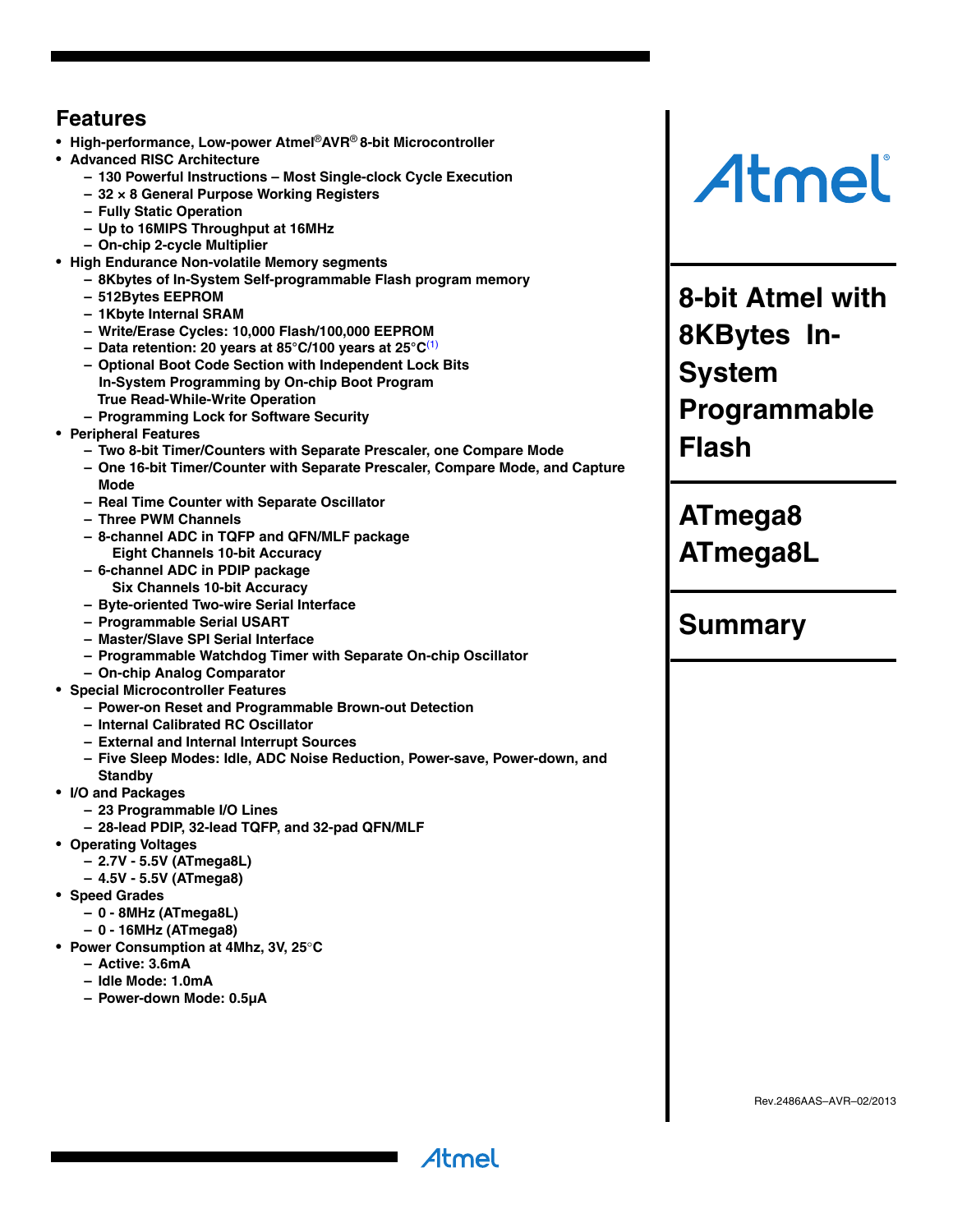# **ATmega8(L)**

# **Pin Configurations**

**PDIP**

| (RESET) PC6 [         |    | 28 | PC5 (ADC5/SCL)   |
|-----------------------|----|----|------------------|
| (RXD) PD0             | 2  | 27 | PC4 (ADC4/SDA)   |
| (TXD) PD1 [           | 3  | 26 | PC3 (ADC3)       |
| (INT0) PD2 [          | 4  | 25 | PC2 (ADC2)       |
| $(INT1)$ PD3 $\Box$   | 5  | 24 | PC1 (ADC1)       |
| $(XCK/T0)$ PD4 $\Box$ | 6  | 23 | PC0 (ADC0)       |
| VCC <sub>L</sub>      | 7  | 22 | GND              |
| <b>GND</b> D          | 8  | 21 | <b>AREF</b>      |
| (XTAL1/TOSC1) PB6 □   | 9  | 20 | <b>AVCC</b>      |
| (XTAL2/TOSC2) PB7 [   | 10 | 19 | PB5 (SCK)        |
| $(T1)$ PD5 $\Box$     | 11 | 18 | ] PB4 (MISO)     |
| (AINO) PD6 $\Box$     | 12 | 17 | ] PB3 (MOSI/OC2) |
| (AIN1) PD7 [          | 13 | 16 | PB2 (SS/OC1B)    |
| (ICP1) PB0 [          | 14 | 15 | PB1 (OC1A)       |
|                       |    |    |                  |

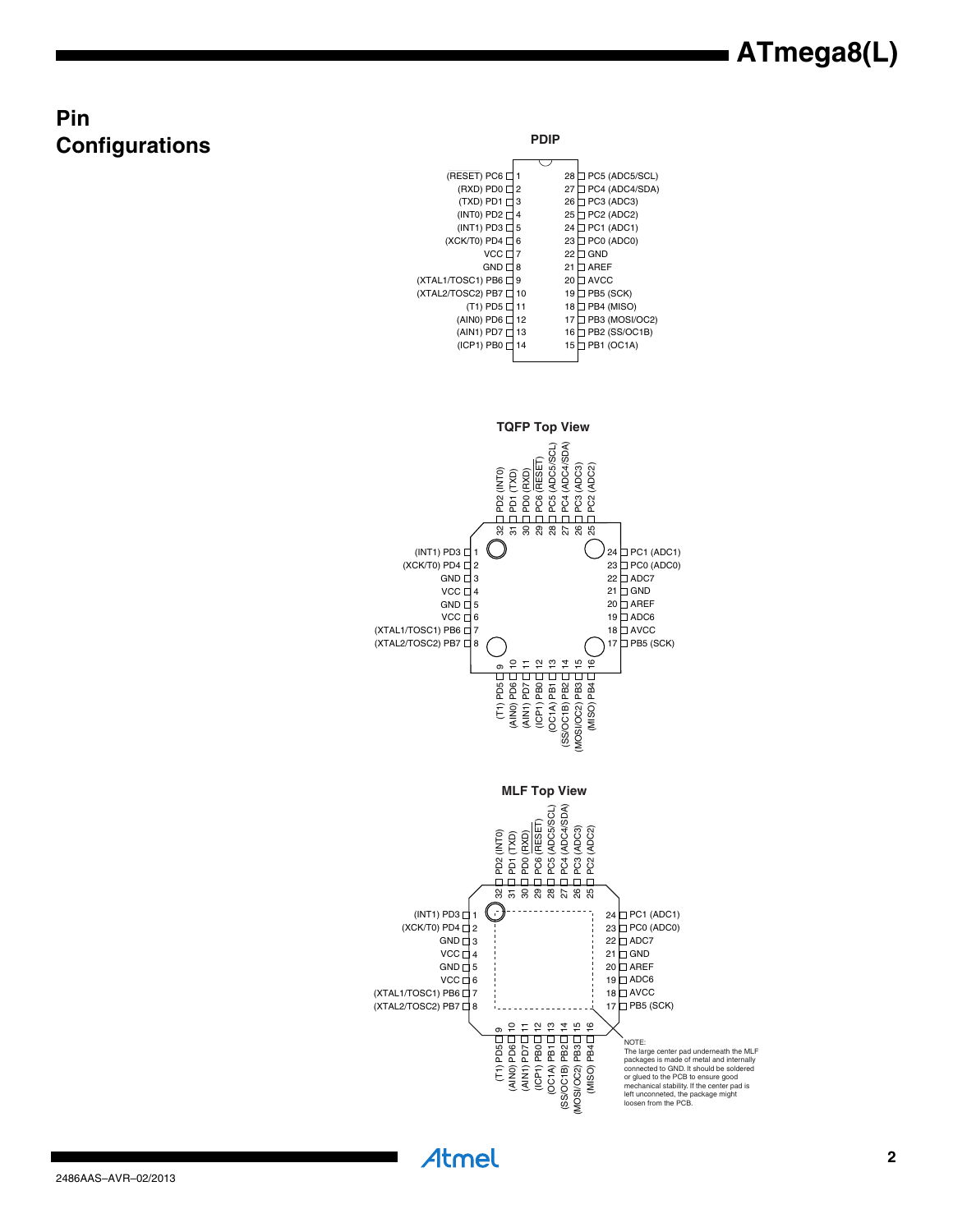#### **Overview** The Atmel<sup>®</sup>AVR<sup>®</sup> ATmega8 is a low-power CMOS 8-bit microcontroller based on the AVR RISC architecture. By executing powerful instructions in a single clock cycle, the ATmega8 achieves throughputs approaching 1MIPS per MHz, allowing the system designer to optimize power consumption versus processing speed.

**Block Diagram Figure 1.** Block Diagram

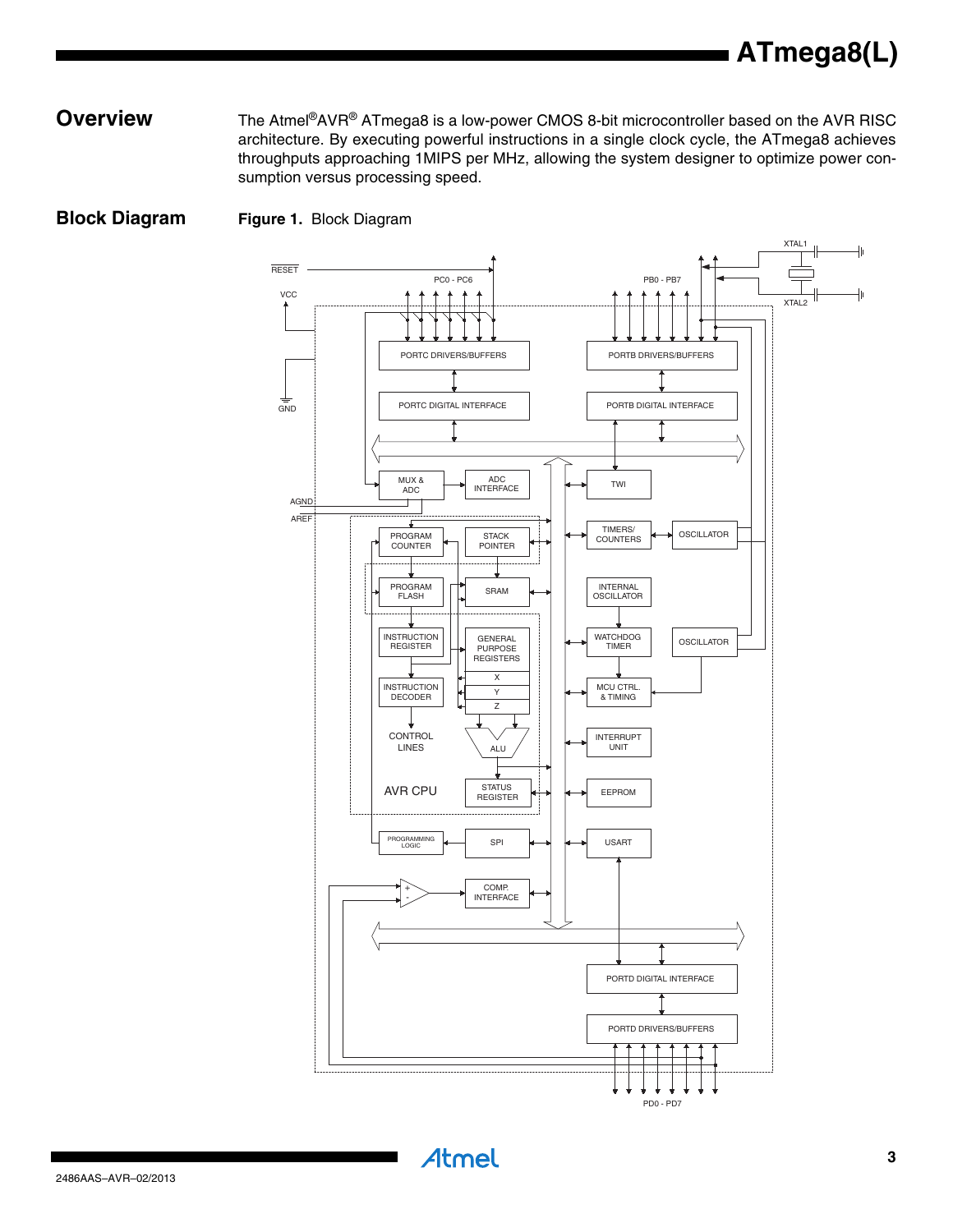# **ATmega8(L)**

The Atmel<sup>®</sup>AVR<sup>®</sup> core combines a rich instruction set with 32 general purpose working registers. All the 32 registers are directly connected to the Arithmetic Logic Unit (ALU), allowing two independent registers to be accessed in one single instruction executed in one clock cycle. The resulting architecture is more code efficient while achieving throughputs up to ten times faster than conventional CISC microcontrollers.

The ATmega8 provides the following features: 8 Kbytes of In-System Programmable Flash with Read-While-Write capabilities, 512 bytes of EEPROM, 1 Kbyte of SRAM, 23 general purpose I/O lines, 32 general purpose working registers, three flexible Timer/Counters with compare modes, internal and external interrupts, a serial programmable USART, a byte oriented Twowire Serial Interface, a 6-channel ADC (eight channels in TQFP and QFN/MLF packages) with 10-bit accuracy, a programmable Watchdog Timer with Internal Oscillator, an SPI serial port, and five software selectable power saving modes. The Idle mode stops the CPU while allowing the SRAM, Timer/Counters, SPI port, and interrupt system to continue functioning. The Powerdown mode saves the register contents but freezes the Oscillator, disabling all other chip functions until the next Interrupt or Hardware Reset. In Power-save mode, the asynchronous timer continues to run, allowing the user to maintain a timer base while the rest of the device is sleeping. The ADC Noise Reduction mode stops the CPU and all I/O modules except asynchronous timer and ADC, to minimize switching noise during ADC conversions. In Standby mode, the crystal/resonator Oscillator is running while the rest of the device is sleeping. This allows very fast start-up combined with low-power consumption.

The device is manufactured using Atmel's high density non-volatile memory technology. The Flash Program memory can be reprogrammed In-System through an SPI serial interface, by a conventional non-volatile memory programmer, or by an On-chip boot program running on the AVR core. The boot program can use any interface to download the application program in the Application Flash memory. Software in the Boot Flash Section will continue to run while the Application Flash Section is updated, providing true Read-While-Write operation. By combining an 8-bit RISC CPU with In-System Self-Programmable Flash on a monolithic chip, the Atmel ATmega8 is a powerful microcontroller that provides a highly-flexible and cost-effective solution to many embedded control applications.

The ATmega8 is supported with a full suite of program and system development tools, including C compilers, macro assemblers, program simulators, and evaluation kits.

**Disclaimer** Typical values contained in this datasheet are based on simulations and characterization of other AVR microcontrollers manufactured on the same process technology. Minimum and Maximum values will be available after the device is characterized.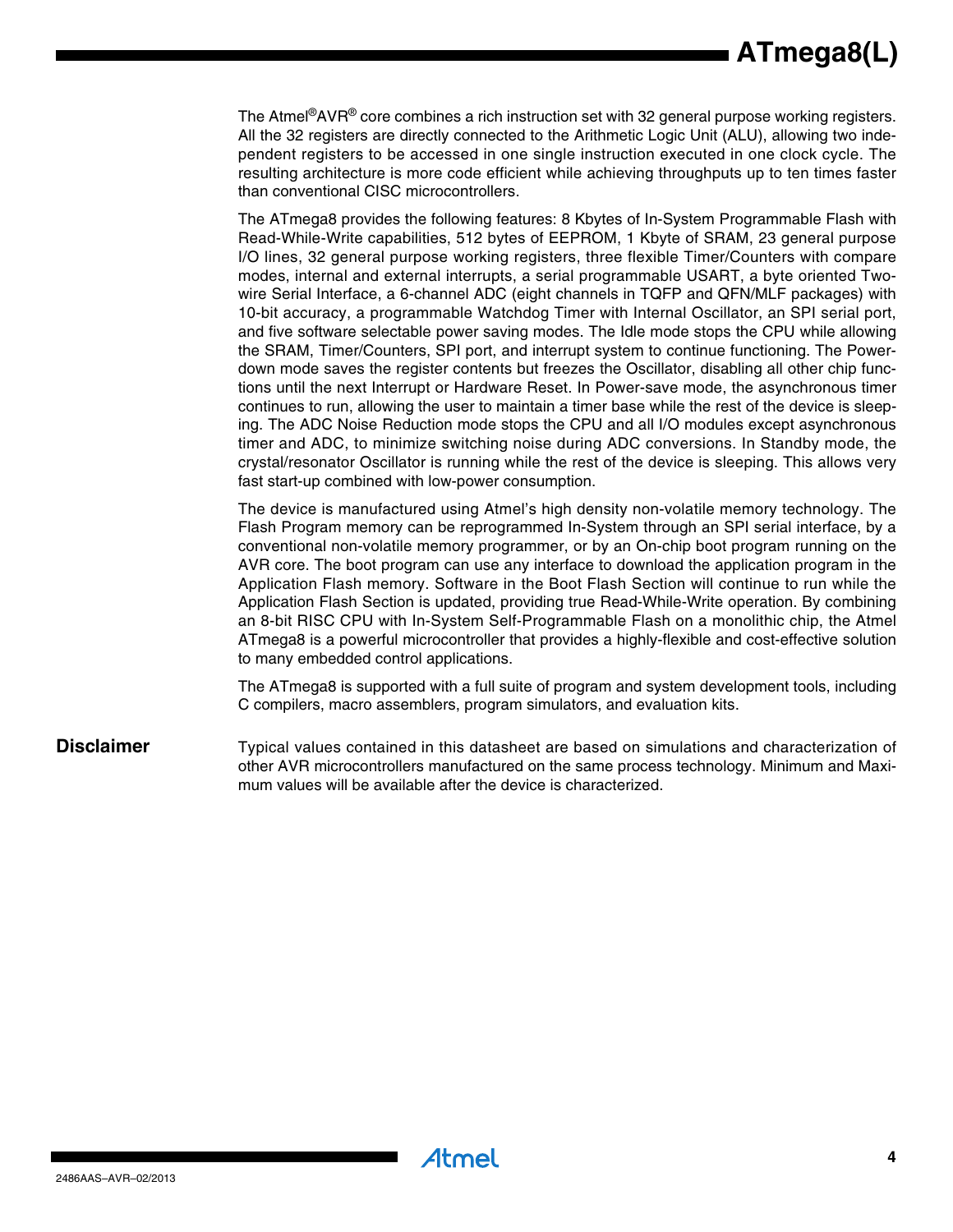#### **Pin Descriptions**

| VCC | Digital supply voltage. |
|-----|-------------------------|
|     |                         |

GND Ground.

**Port B (PB7..PB0) XTAL1/XTAL2/TOSC1/ TOSC2** Port B is an 8-bit bi-directional I/O port with internal pull-up resistors (selected for each bit). The Port B output buffers have symmetrical drive characteristics with both high sink and source capability. As inputs, Port B pins that are externally pulled low will source current if the pull-up resistors are activated. The Port B pins are tri-stated when a reset condition becomes active, even if the clock is not running.

> Depending on the clock selection fuse settings, PB6 can be used as input to the inverting Oscillator amplifier and input to the internal clock operating circuit.

> Depending on the clock selection fuse settings, PB7 can be used as output from the inverting Oscillator amplifier.

> If the Internal Calibrated RC Oscillator is used as chip clock source, PB7..6 is used as TOSC2..1 input for the Asynchronous Timer/Counter2 if the AS2 bit in ASSR is set.

> The various special features of Port B are elaborated in "Alternate Functions of Port B" on page 58 and "System Clock and Clock Options" on page 25.

- **Port C (PC5..PC0)** Port C is an 7-bit bi-directional I/O port with internal pull-up resistors (selected for each bit). The Port C output buffers have symmetrical drive characteristics with both high sink and source capability. As inputs, Port C pins that are externally pulled low will source current if the pull-up resistors are activated. The Port C pins are tri-stated when a reset condition becomes active, even if the clock is not running.
- **PC6/RESET** If the RSTDISBL Fuse is programmed, PC6 is used as an I/O pin. Note that the electrical characteristics of PC6 differ from those of the other pins of Port C.

If the RSTDISBL Fuse is unprogrammed, PC6 is used as a Reset input. A low level on this pin for longer than the minimum pulse length will generate a Reset, even if the clock is not running. The minimum pulse length is given in Table 15 on page 38. Shorter pulses are not guaranteed to generate a Reset.

The various special features of Port C are elaborated on page 61.

**Port D (PD7..PD0)** Port D is an 8-bit bi-directional I/O port with internal pull-up resistors (selected for each bit). The Port D output buffers have symmetrical drive characteristics with both high sink and source capability. As inputs, Port D pins that are externally pulled low will source current if the pull-up resistors are activated. The Port D pins are tri-stated when a reset condition becomes active, even if the clock is not running.

> Port D also serves the functions of various special features of the ATmega8 as listed on page 63.

**RESET** Reset input. A low level on this pin for longer than the minimum pulse length will generate a reset, even if the clock is not running. The minimum pulse length is given in Table 15 on page 38. Shorter pulses are not guaranteed to generate a reset.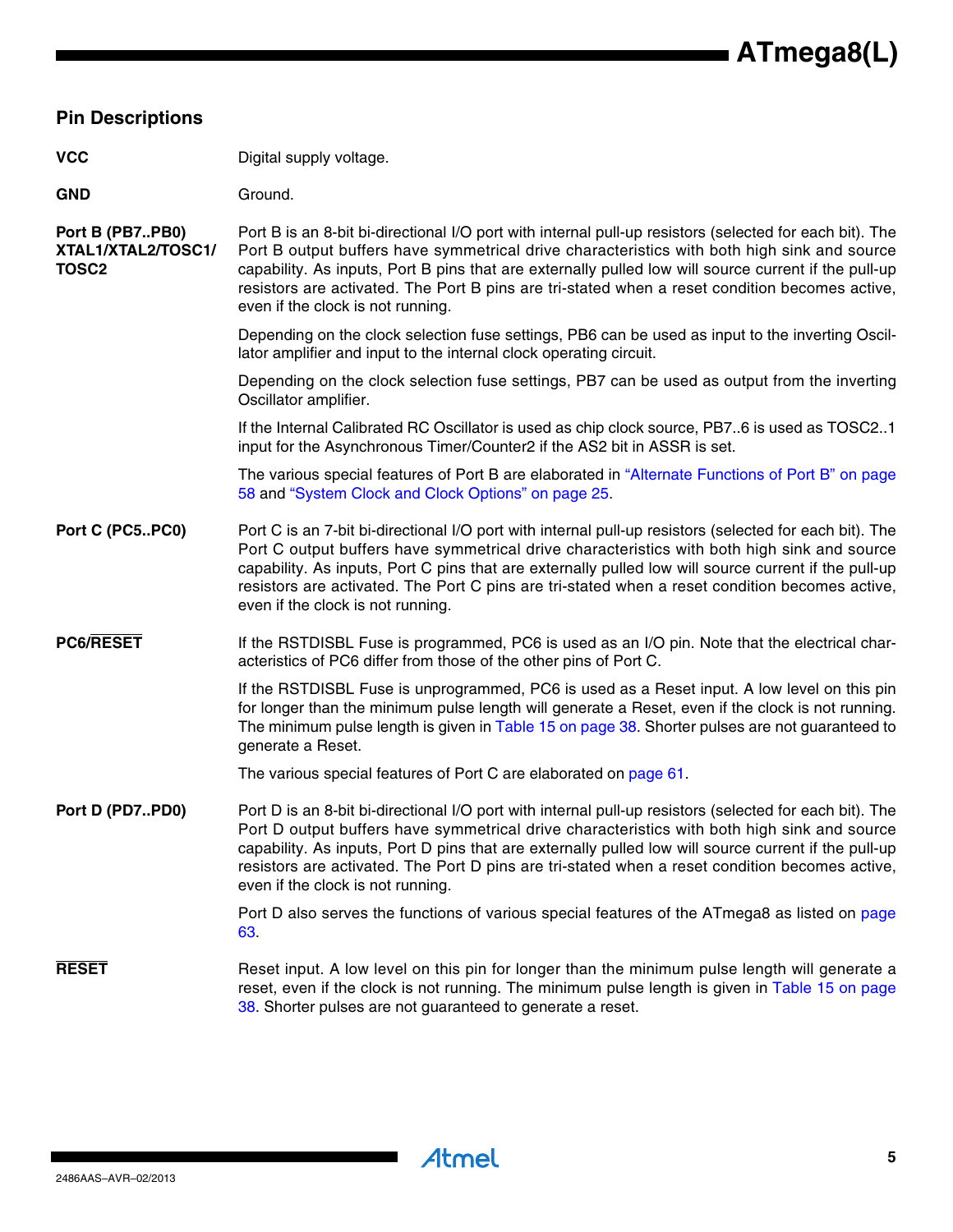| Speed (MHz) | Power Supply (V) | Ordering Code <sup>(2)</sup>                                                                                 | Package <sup>(1)</sup>                 | <b>Operation Range</b>        |
|-------------|------------------|--------------------------------------------------------------------------------------------------------------|----------------------------------------|-------------------------------|
| 8           | $2.7 - 5.5$      | ATmega8L-8AU<br>ATmega8L-8AUR <sup>(3)</sup><br>ATmega8L-8PU<br>ATmega8L-8MU<br>ATmega8L-8MUR <sup>(3)</sup> | 32A<br>32A<br>28P3<br>32M1-A<br>32M1-A | Industrial<br>(-40°C to 85°C) |
| 16          | $4.5 - 5.5$      | ATmega8-16AU<br>$AT$ mega8-16AUR $^{(3)}$<br>ATmega8-16PU<br>ATmega8-16MU<br>$AT$ mega8-16MUR $^{(3)}$       | 32A<br>32A<br>28P3<br>32M1-A<br>32M1-A |                               |
| 8           | $2.7 - 5.5$      | ATmega8L-8AN<br>ATmega8L-8ANR(3)<br>ATmega8L-8PN<br>ATmega8L-8MN<br>ATmega8L-8MUR <sup>(3)</sup>             | 32A<br>32A<br>28P3<br>32M1-A<br>32M1-A | Industrial                    |
| 16          | $4.5 - 5.5$      | ATmega8-16AN<br>$AT$ mega8-16AN $R^{(3)}$<br>ATmega8-16PN<br>ATmega8-16MN<br>$ATmega-16MUR(3)$               | 32A<br>32A<br>28P3<br>32M1-A<br>32M1-A | (-40°C to 105°C)              |

## **Ordering Information**

<span id="page-5-1"></span><span id="page-5-0"></span>Notes: 1. This device can also be supplied in wafer form. Please contact your local Atmel sales office for detailed ordering information and minimum quantities

2. Pb-free packaging complies to the European Directive for Restriction of Hazardous Substances (RoHS directive). Also Halide free and fully Green

<span id="page-5-2"></span>3. Tape & Reel

4. See characterization specification at 105°C

| Package Type |                                                                                                              |  |  |  |
|--------------|--------------------------------------------------------------------------------------------------------------|--|--|--|
| 32A          | 32-lead, Thin (1.0mm) Plastic Quad Flat Package (TQFP)                                                       |  |  |  |
| 28P3         | 28-lead, 0.300" Wide, Plastic Dual Inline Package (PDIP)                                                     |  |  |  |
| 32M1-A       | 32-pad, $5 \times 5 \times 1.0$ body, Lead Pitch 0.50mm Quad Flat No-Lead/Micro Lead Frame Package (QFN/MLF) |  |  |  |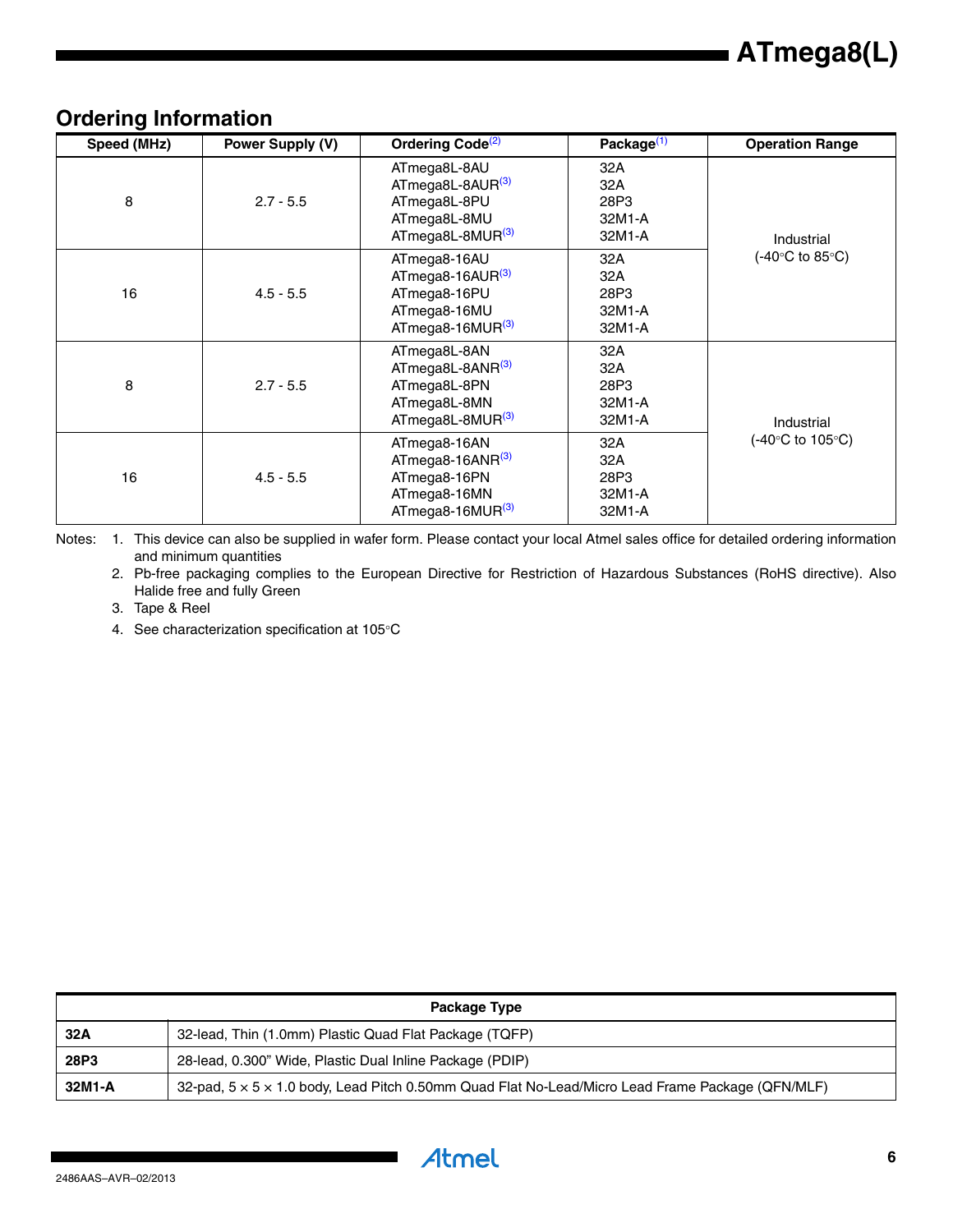## **Packaging Information**

**32A**

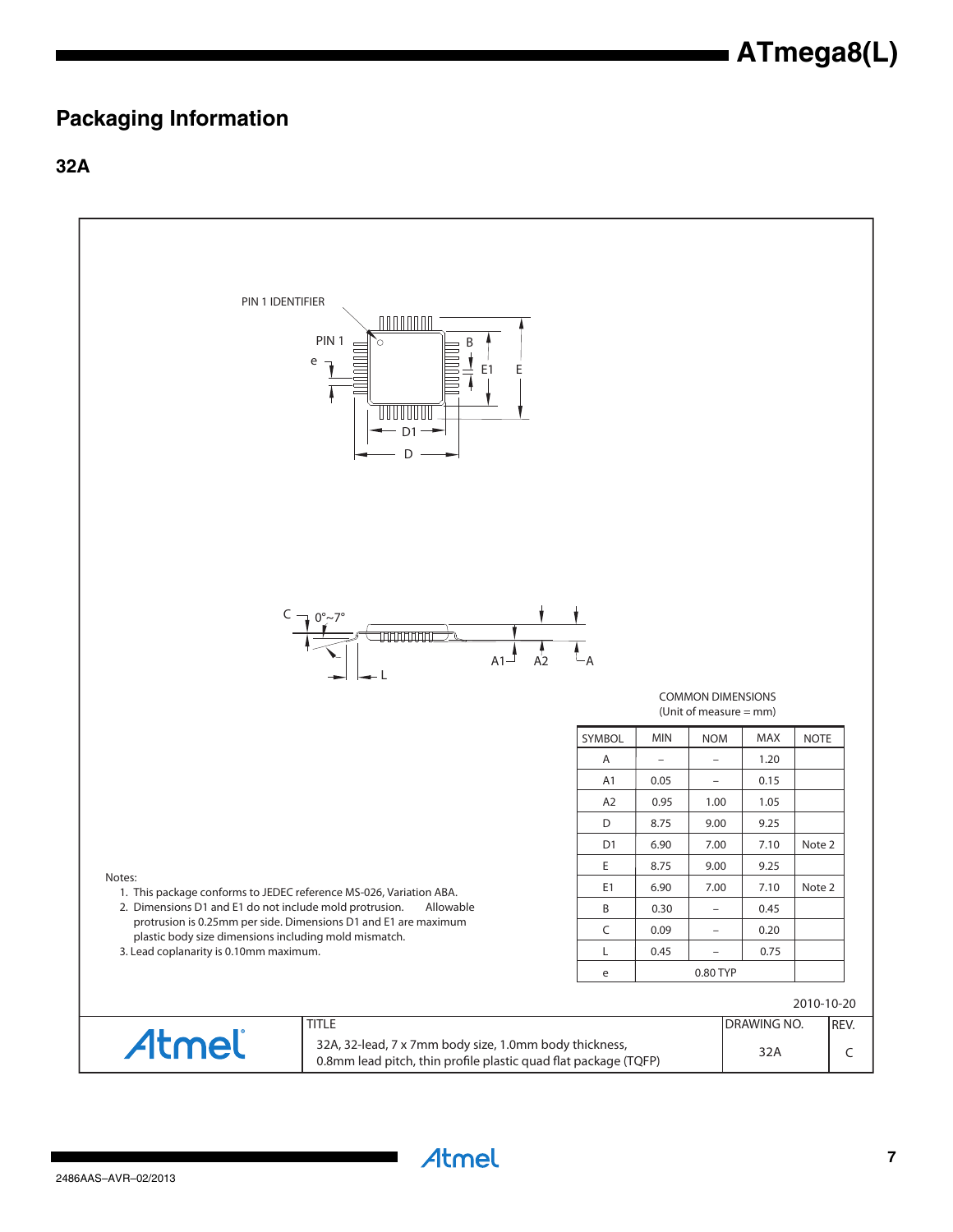### **28P3**

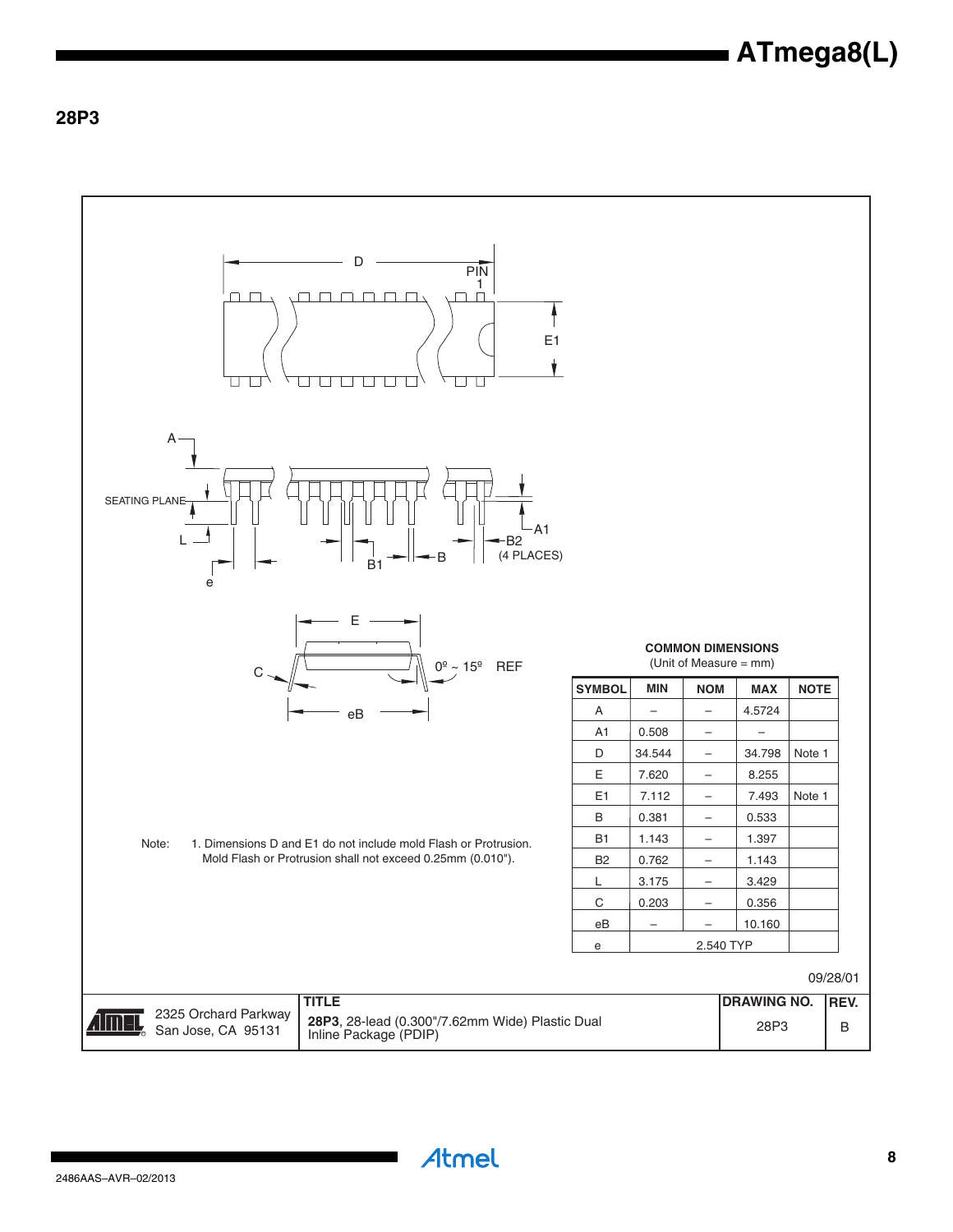**32M1-A**

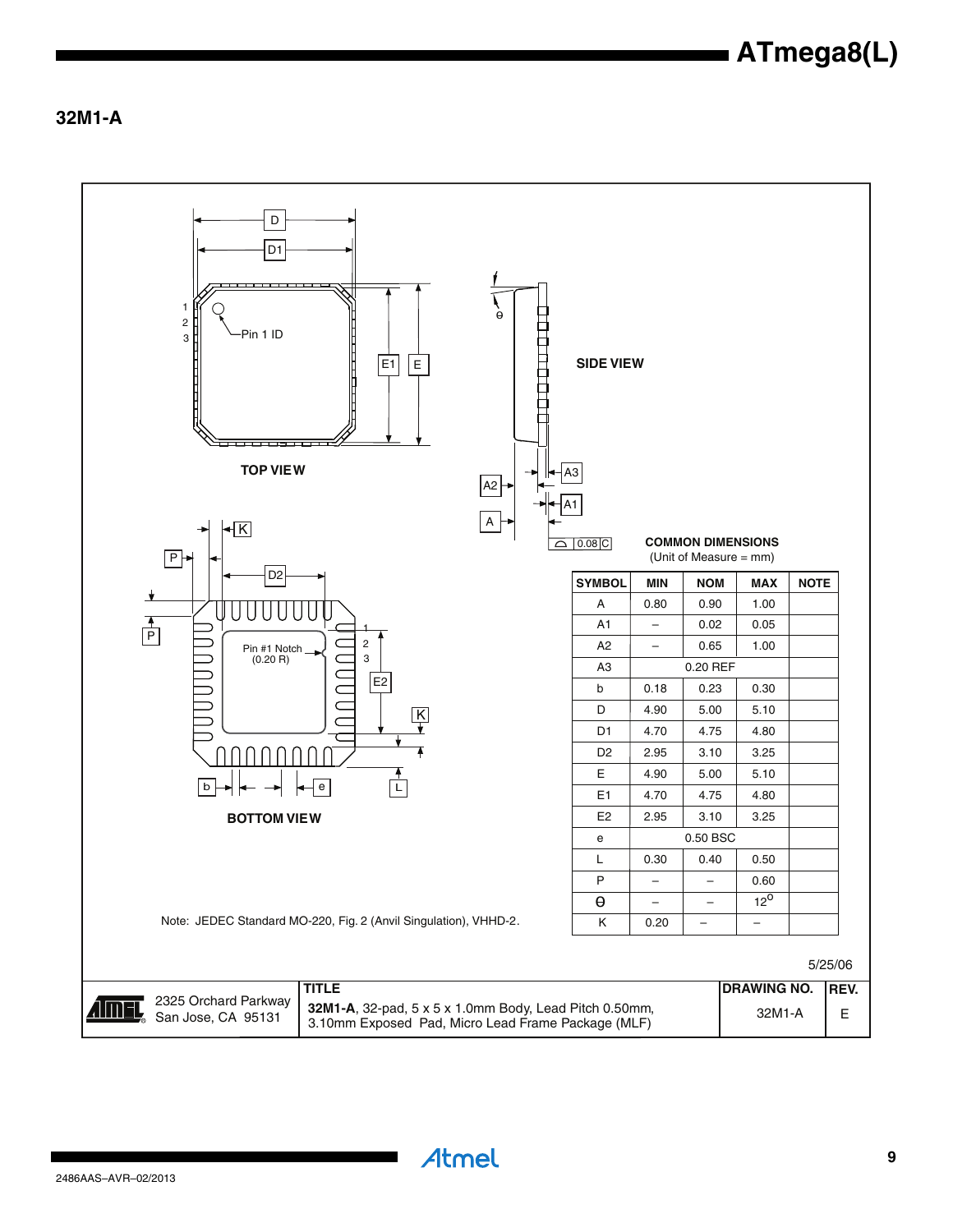**Errata** The revision letter in this section refers to the revision of the ATmega8 device.

#### **ATmega8 Rev. D to I, M**

- **First Analog Comparator conversion may be delayed**
- **Interrupts may be lost when writing the timer registers in the asynchronous timer**
- **Signature may be Erased in Serial Programming Mode**
- **CKOPT Does not Enable Internal Capacitors on XTALn/TOSCn Pins when 32KHz Oscillator is Used to Clock the Asynchronous Timer/Counter2**
- **Reading EEPROM by using ST or STS to set EERE bit triggers unexpected interrupt request**

#### **1. First Analog Comparator conversion may be delayed**

If the device is powered by a slow rising  $V_{CC}$ , the first Analog Comparator conversion will take longer than expected on some devices.

#### **Problem Fix / Workaround**

When the device has been powered or reset, disable then enable theAnalog Comparator before the first conversion.

#### **2. Interrupts may be lost when writing the timer registers in the asynchronous timer**

The interrupt will be lost if a timer register that is synchronized to the asynchronous timer clock is written when the asynchronous Timer/Counter register(TCNTx) is 0x00.

#### **Problem Fix / Workaround**

Always check that the asynchronous Timer/Counter register neither have the value 0xFF nor 0x00 before writing to the asynchronous Timer Control Register(TCCRx), asynchronous Timer Counter Register(TCNTx), or asynchronous Output Compare Register(OCRx).

#### **3. Signature may be Erased in Serial Programming Mode**

Atmel

If the signature bytes are read before a chiperase command is completed, the signature may be erased causing the device ID and calibration bytes to disappear. This is critical, especially, if the part is running on internal RC oscillator.

#### **Problem Fix / Workaround:**

Ensure that the chiperase command has exceeded before applying the next command.

#### **4. CKOPT Does not Enable Internal Capacitors on XTALn/TOSCn Pins when 32KHz Oscillator is Used to Clock the Asynchronous Timer/Counter2**

When the internal RC Oscillator is used as the main clock source, it is possible to run the Timer/Counter2 asynchronously by connecting a 32KHz Oscillator between XTAL1/TOSC1 and XTAL2/TOSC2. But when the internal RC Oscillator is selected as the main clock source, the CKOPT Fuse does not control the internal capacitors on XTAL1/TOSC1 and XTAL2/TOSC2. As long as there are no capacitors connected to XTAL1/TOSC1 and XTAL2/TOSC2, safe operation of the Oscillator is not guaranteed.

#### **Problem Fix / Workaround**

Use external capacitors in the range of 20pF - 36pF on XTAL1/TOSC1 and XTAL2/TOSC2. This will be fixed in ATmega8 Rev. G where the CKOPT Fuse will control internal capacitors also when internal RC Oscillator is selected as main clock source. For ATmega8 Rev. G,  $CKOPT = 0$  (programmed) will enable the internal capacitors on  $XTAL1$  and  $XTAL2$ . Customers who want compatibility between Rev. G and older revisions, must ensure that CKOPT is unprogrammed (CKOPT =  $1$ ).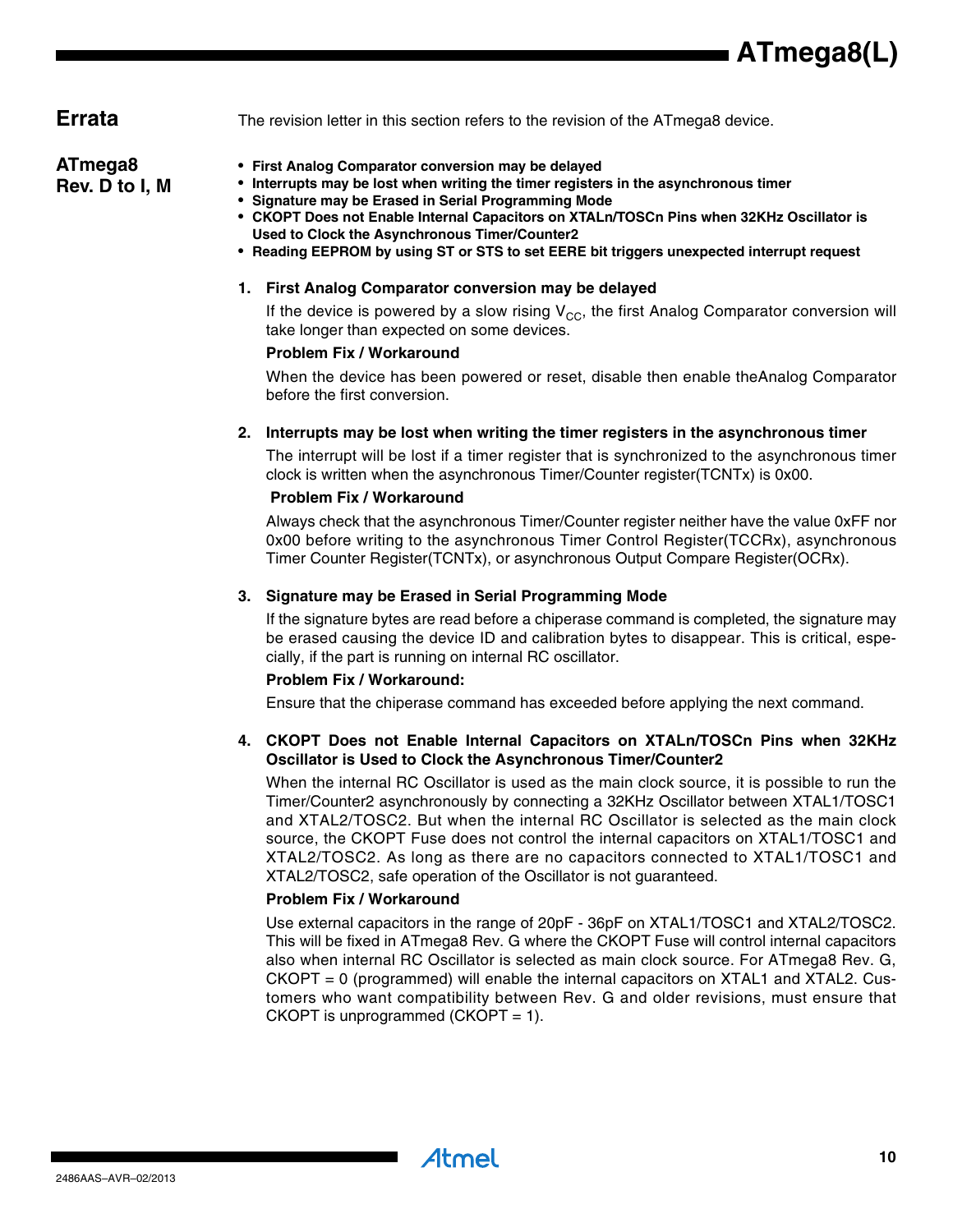**5. Reading EEPROM by using ST or STS to set EERE bit triggers unexpected interrupt request.**

Reading EEPROM by using the ST or STS command to set the EERE bit in the EECR register triggers an unexpected EEPROM interrupt request.

#### **Problem Fix / Workaround**

Always use OUT or SBI to set EERE in EECR.